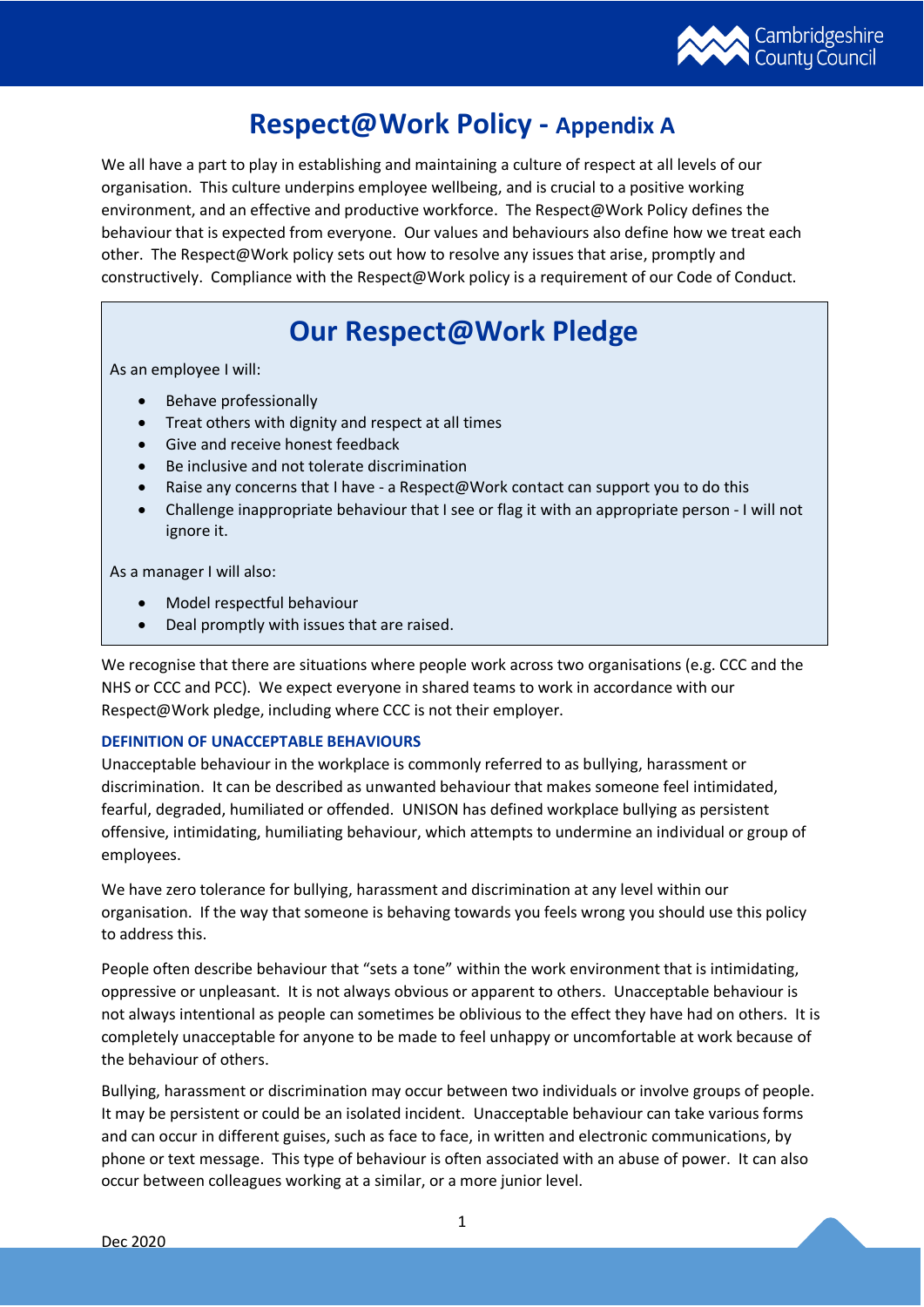

Actions outside of work can also be considered unacceptable behaviour. This includes, sending unacceptable messages by phone, text or email or posting inappropriate content about an employee on the internet/social media.

Harassment is when someone behaves in a way which offends you or makes you feel distressed or intimidated.

# **Discrimination**

We value diversity and are committed to being an inclusive place to work. Discrimination has no place in our organisation and will not be tolerated. It is not acceptable to bully, harass or discriminate against anyone because of their characteristics for example because of an individual's age, disability, gender reassignment, marriage or civil partnership status, pregnancy/maternity, race, religion or belief, gender/sex or sexual orientation. It is also unacceptable to bully, harass or discriminate against a person because you think they have a particular characteristic or because of their association with a person with one of these characteristics e.g. because you think someone is gay or because they have a disabled family member.

We expect all employees to treat their colleagues and customers with respect regardless of their characteristics. Examples of unacceptable behaviour in relation to these characteristics include:

- Using offensive or abusive language
- Exclusion from work place events and conversations
- Side-lining someone, ignoring their contribution or taking away responsibilities
- Making derogatory comments or patronising remarks
- Telling or sharing stereotypical jokes or impersonations
- Nonverbal signals which are disrespectful
- Allocating work based on assumptions about a person's characteristics
- Displaying or sending offensive material
- Asking intrusive or derogatory questions
- Deliberately or repeatedly misgendering someone (i.e. referring to someone using a pronoun that does not correctly reflect the gender with which they identify, particularly when a person has made it clear how they should be addressed)
- Making suggestive or sexual comments
- Micro aggressions small comments, questions or actions that that communicate a negative perception of someone based on their characteristics.

If a person shares an experience of discrimination with you listen carefully to what they say and acknowledge their feelings. You may feel that minimising or excusing what has happened may make a person feel better if they are upset or angry. However this can actually make a person feel like you don't understand or don't believe them. E.g. A service user was racially offensive to a black Support Worker. When she told colleagues what had happened they said "he was probably having a bad day, I'm sure it wasn't personal, take no notice of him". The Support Worker felt like they didn't understand what had happened to her or why she was upset. This behaviour can be termed gas lighting.

Age, disability, gender reassignment, marriage and civil partnership status, pregnancy/maternity, race, religion or belief, sex or sexual orientation are defined as protected characteristics under the Equality Act. As well as being unacceptable to discriminate against a person because of these factors it is also illegal to do this.

If you have experienced racism, sexism, ableism, homophobia, transphobia, ageism, discrimination on the grounds of religion, marital/civil partnership status or pregnancy/maternity you should use this process to address this.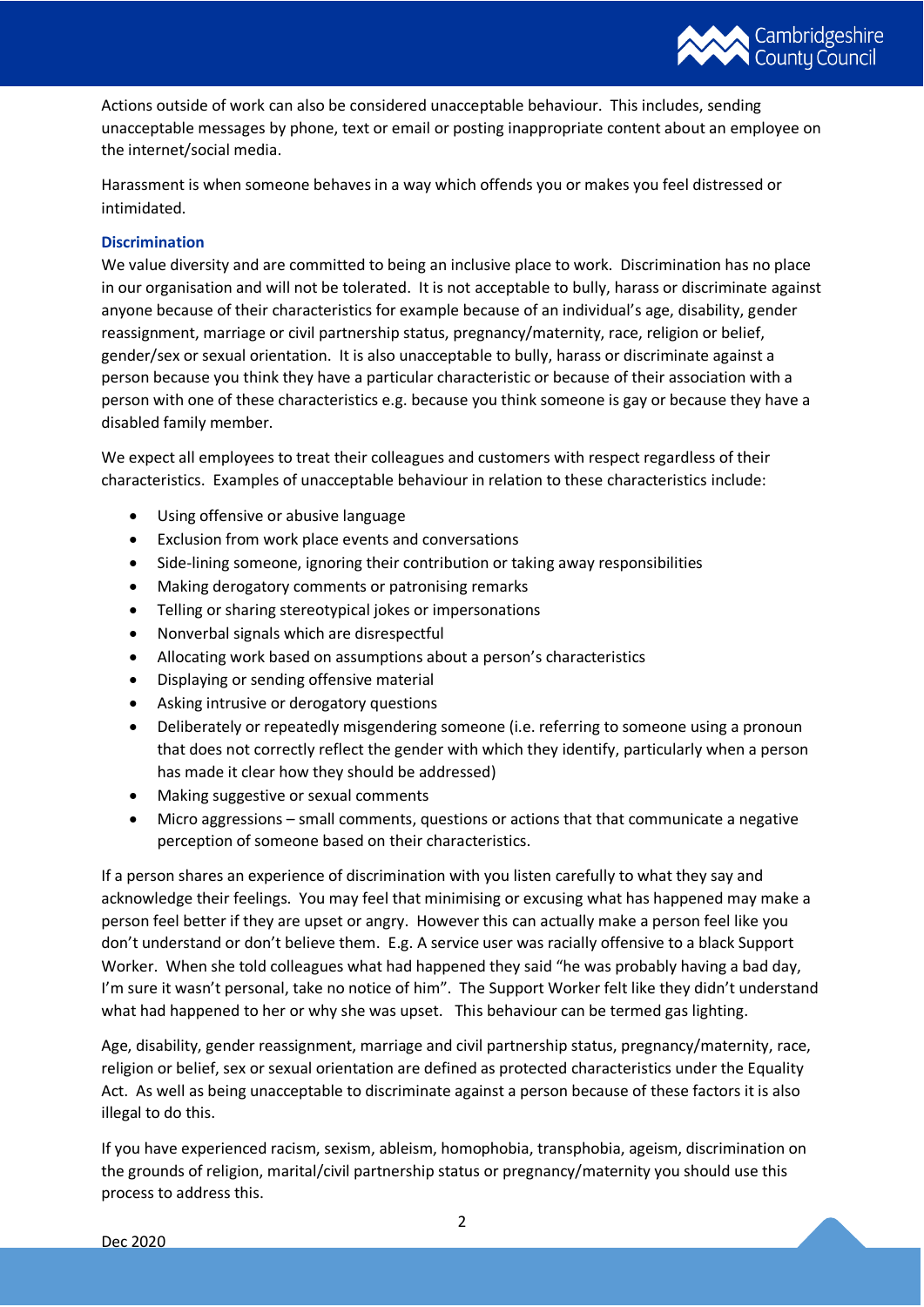

# **Victimisation**

Victimisation means treating an individual badly because they have made a complaint, or provided evidence or information in connection with a complaint. For example a manager not shortlisting an employee for an internal vacancy because they have raised a Respect@Work concern. Victimisation will not be tolerated as it discourages people from raising and addressing concerns. Victimising a person because they have raised a concern relating to discrimination under the Equality Act is against the law.

# **IMPACT OF BULLYING, HARASSMENT AND DISCRIMINATION**

Bullying, harassment and discrimination can have a significant impact on our mental and physical health. It negatively impacts on team morale and productivity and has a detrimental impact on service delivery. For these reasons, as a Council we will not tolerate this behaviour in our workplace.

Some examples of expected and unacceptable behaviour are given below. This list is not exhaustive.

| <b>Expected behaviour</b>                                                                                                                                                                                                       | Unacceptable behaviour                                                                                                                                                                                                                                                                                                                                              |
|---------------------------------------------------------------------------------------------------------------------------------------------------------------------------------------------------------------------------------|---------------------------------------------------------------------------------------------------------------------------------------------------------------------------------------------------------------------------------------------------------------------------------------------------------------------------------------------------------------------|
| Deal with colleagues in a respectful and<br>professional manner at all times. Respect<br>people's dignity, personal boundaries and<br>belongings.                                                                               | Violent or inappropriate physical contact,<br>intimidation or damaging/stealing belongings.<br>Creating an intimidating atmosphere in the<br>workplace, whether intentional or not, by being<br>aggressive or using inappropriate language.                                                                                                                         |
| Communicate in a respectful way, taking extra<br>care when delivering challenging messages,<br>and being mindful and respectful of other<br>people's cultures and beliefs.                                                      | Abusive or inappropriate language, mocking,<br>ridiculing or humiliating, spreading rumours/gossip<br>or making threats.                                                                                                                                                                                                                                            |
| Being open to feedback about your behaviour<br>and the impact it has on others. Reflecting on<br>how your actions and words have been<br>perceived. Being ready to learn and improve<br>how you interact with and treat others. | Being unwilling to change how you behave or<br>communicate when you have been made aware that<br>you are having a negative impact on other people.                                                                                                                                                                                                                  |
| As managers, address employment matters<br>promptly and professionally and manage<br>performance in a consistent and constructive<br>way.                                                                                       | Unacceptable behaviour includes deliberately<br>withholding/falsifying information, sabotaging work,<br>marginalising someone, persistent criticism not<br>commensurate with performance. Singling out<br>someone for trivial/unpleasant tasks.                                                                                                                     |
| Respecting and valuing employees as<br>individuals with different life experiences and<br>perspectives. Valuing the benefits that having<br>a diverse team brings to service delivery.                                          | Discriminating against a person because of their<br>characteristics. Marginalising someone. Using<br>offensive language. Behaviour that makes someone<br>feel uncomfortable or excluded. Asking questions<br>about a person's characteristics where this makes<br>them feel uncomfortable especially where they have<br>made it clear that questions are unwelcome. |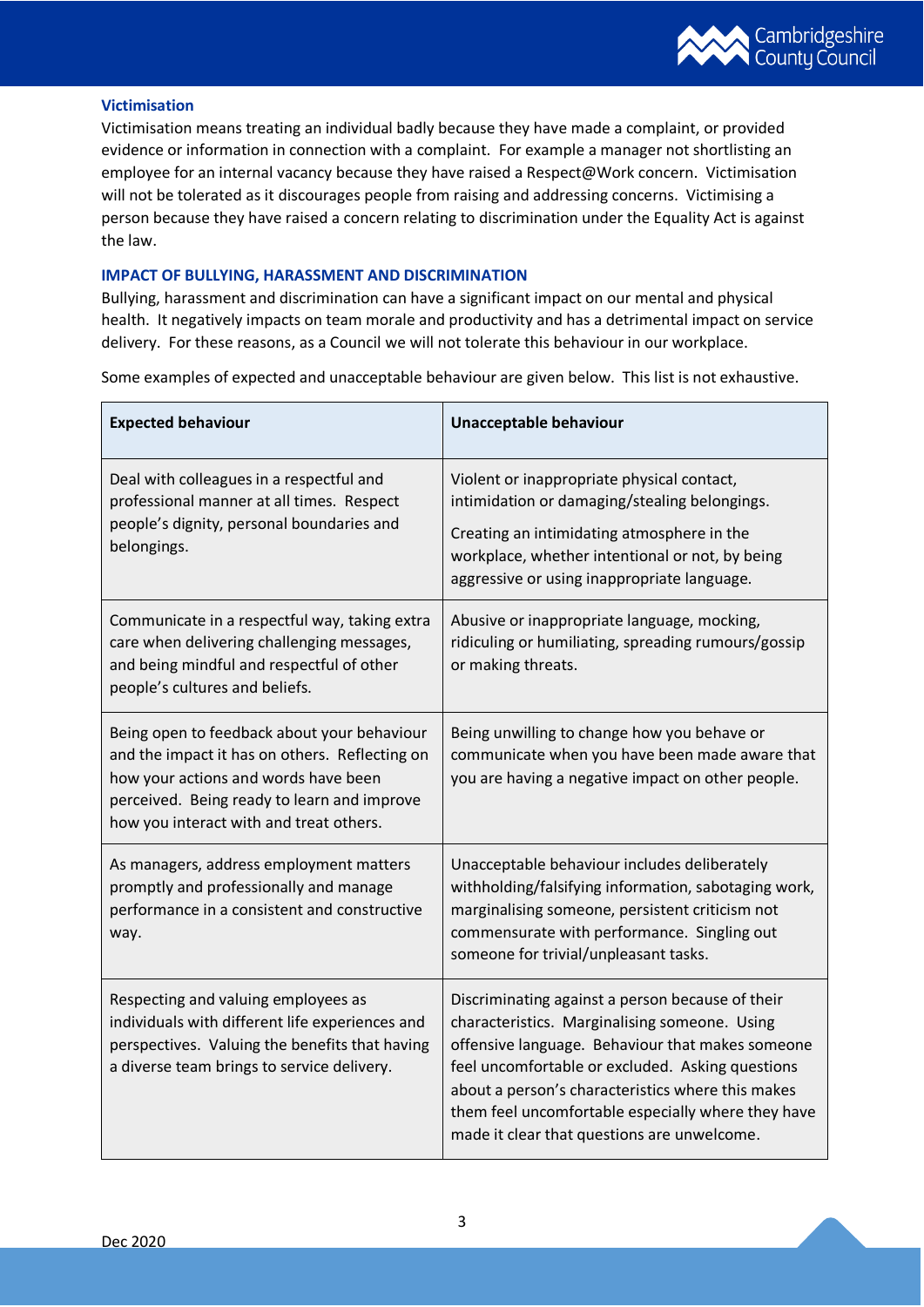

## **WHAT TO DO IF YOU ARE EXPERIENCING BULLYING, HARASSMENT OR DISCRIMINATION**

In most cases raising matters early is more likely to lead to a positive outcome and you are therefore encouraged to speak up and act on concerns as they may arise.

#### Respect@Work Contacts

We recognise the importance of being able to talk to someone directly. We have therefore put in place a number of Respect@Work Contacts. These are people who are trained to talk with anyone who feels that they are experiencing unreasonable behaviour in the workplace. You can also speak to a Respect@Work contact if you have witnessed unreasonable behaviour.

Respect@Work contacts are currently members of the HR Advisory Team that are independent from your service area – they will not be the normal HR contact for your team or manager.

## Their role is to:

- Talk through the Respect@Work Policy and answer any questions that you have about the process.
- Give you suggestions on how to initiate an informal discussion.
- Help you to consider how to express your concerns clearly.
- Signpost the support that is available.

In most circumstances we hope that you feel able to raise matters informally in the first instance, by talking to the other party. If your concerns relate to your line manager you should speak to their line manager. If the issue relates to a member of your team's management structure and you are uncomfortable raising this, you should speak to a Respect@Work Contact who will be able to provide guidance in the first instance.

This will give the individual a chance to understand what impact they have had, and to put matters right. Where the matter is very serious and you don't feel that raising it informally is the right way forward, a Respect@Work contact will be able to advise on how to access the formal resolution stage directly and explain the process that will be followed. They can give guidance on what is required to prepare a formal complaint. Their role is impartial, so they cannot give legal advice, provide ongoing emotional/practical support, attend meetings to represent an employee, or write letters on their behalf.

The following people are  $Respect@Work$  contacts and can be contacted directly on the numbers given:

- Karen Tolond, 07785 110802
- Caroline Adu-Bonsra, 07825 521324
- Anna Syson, 07917 214519
- Sarah Martins, 07771 841386
- Jenni Barnes, 07920 870319
- Tara Sutton, 07770 650540
- Stewart Gletherow, 07827 313573

These discussions will not be documented, we do not record your name or job title and anything that you say will be treated in confidence.

Where a group of employees have the same issue they may choose to raise a collective concern, the group should nominate a spokesperson/two spokespeople to take a lead in resolving the issue.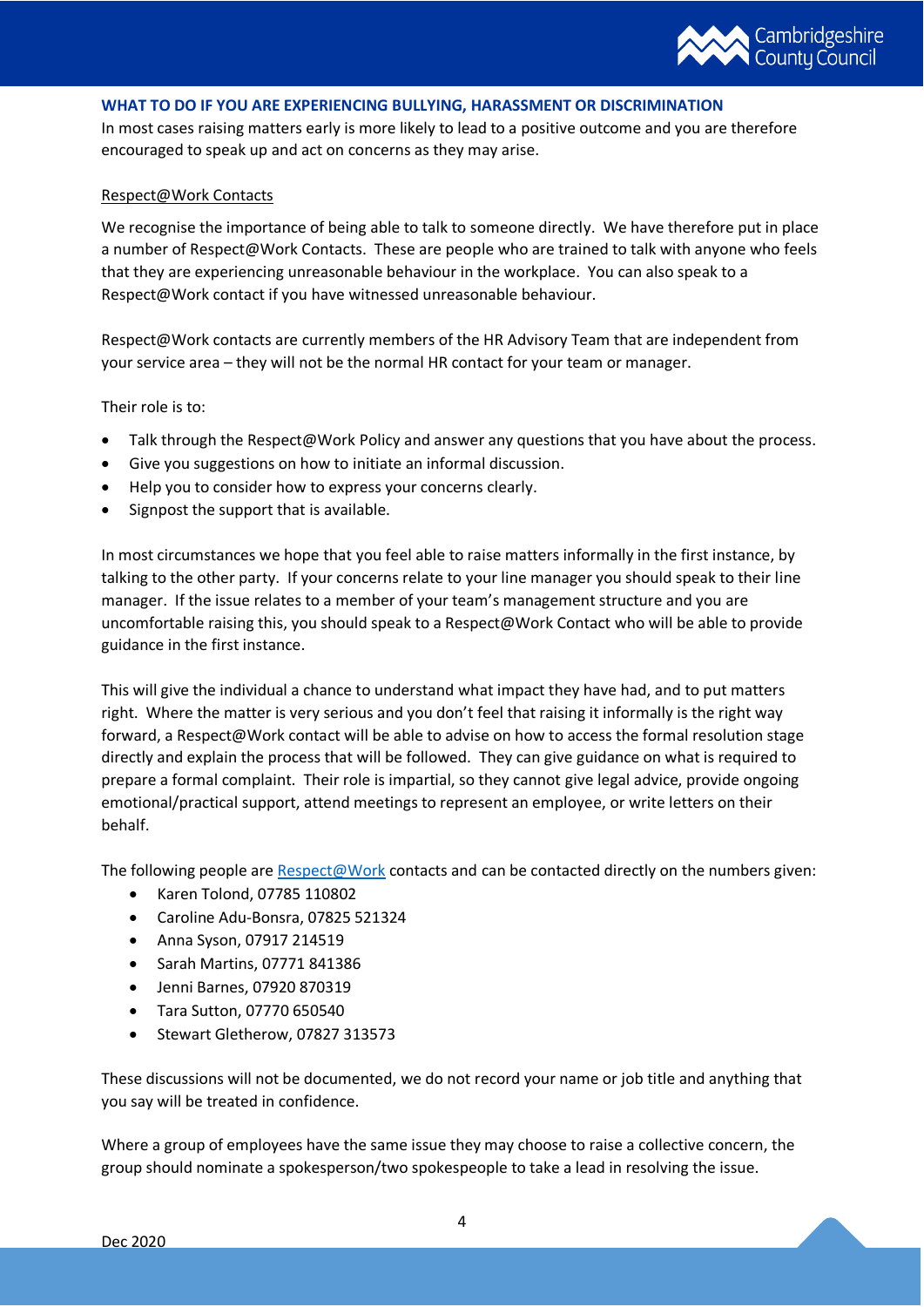

If you are raising concerns about a person employed by another organisation (e.g. NHS or PCC) you should refer to the policy that applies in that organisation. Please speak to a Respect@Work contact if you need help getting a copy of the relevant policy or understanding how to raise your concerns.

It is helpful to have feedback about your experience of speaking to a Respect@Work contact, this will help us to improve our approach. The Respect@Work contact will ask if you want to have a follow up call to let us know if your conversation has helped you. This is completely optional - you can say if you would prefer not to be called. Alternatively you can ring 01223 699666 and give any feedback or email on [RespectatWork@Cambridgeshire.gov.uk.](mailto:RespectatWork@Cambridgeshire.gov.uk) Any feedback that you provide will be anonymized and will be used to update our process.

## Other Sources of Support

**Trade Unions** – if you are a member of a trade union you can discuss your concerns with your trade union representative. Contact details for our trade unions are availabl[e here.](https://cccandpcc.sharepoint.com/:w:/r/sites/CCCHR/_layouts/15/Doc.aspx?sourcedoc=%7B3C62F3FB-4B43-4603-B03A-DFD522254F39%7D&file=Trade%20Unions%20Summary.docx&action=default&mobileredirect=true&DefaultItemOpen=1)

**The Equality and Diversity Network** – is a source of peer support and a safe space to talk if you have experienced unacceptable behaviour/discrimination. Network members meet throughout the year and are also active between meetings. The network can be contacted directly via [Equality&Diversity@cambridgeshire.gov.uk.](mailto:Equality&Diversity@cambridgeshire.gov.uk) Speaking to people that may have insight into your experience can help you feel more able to raise your concerns using this policy. Network meeting details are advertised via Camweb.

**The Employee Assistance Programme** - All employees can use the Employee Assistance Programme to access unlimited practical and emotional support. A free confidential helpline is available 24 hours a day, which can be reached by calling 0800 030 5182. You can also have up to 6 sessions of structured telephone counselling or face-to-face counselling which can be requested using the same telephone number. Details are provided on Camweb of how to access the Employee Assistance Programme if you have a hearing impairment.

# Support if a concern has been raised about your behaviour

In this situation you can speak to a Respect@Work contact to ask questions about the process and to talk to a neutral party about what happened. You can also speak to a Respect@Work contact if you are the subject of a Respect@Work investigation. The Respect@Work contact will not be involved in the investigation in any way but is available to answer your questions and provide you with guidance on the process that will follow.

#### Other Authorities

In some cases it may be appropriate to raise an issue with another organisation e.g. reporting physical violence, sexual assault, theft, repeated threats or intimidation to the police. Where there is police involvement this usually takes precedence over the internal Respect@Work process and may require the Council to pause internal investigations until the police have decided on a course of action or otherwise. A Respect@Work contact can provide you with guidance in this situation.

#### Witnessing Unacceptable Behaviour

If you witness a person being subjected to inappropriate behaviour, if you feel able to, you should challenge this behaviour. Alternatively, you should raise your concerns with a Respect@Work contact who will give you information on the appropriate manager to direct your concerns to. The Respect@Work contact can also talk to you about how to raise your concerns. We all have a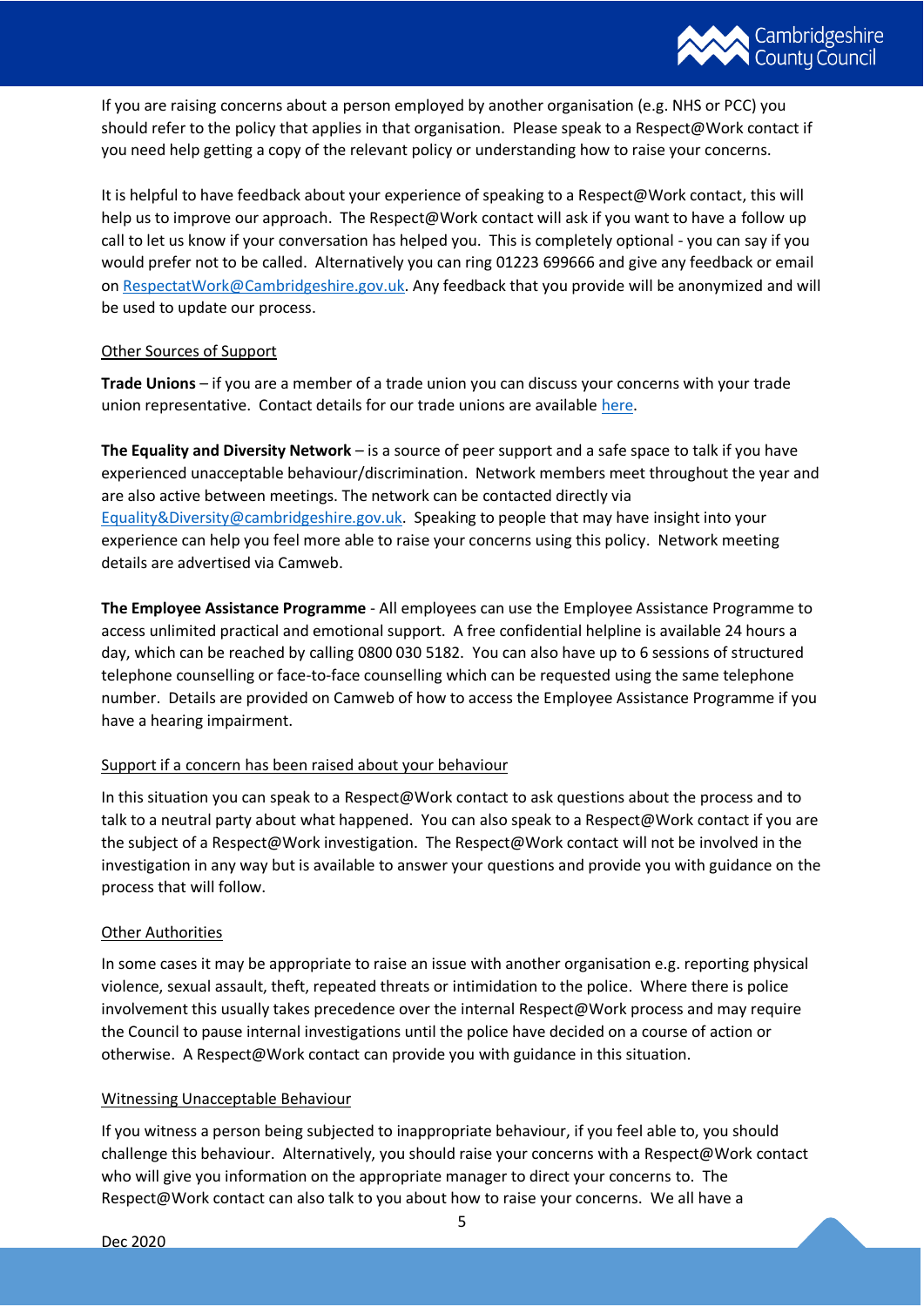

responsibility to our colleagues to raise unacceptable behaviour and not overlook it. It is not okay to ignore inappropriate behaviour that you see.

# Recording Details of Unacceptable Behaviour

It may help to keep written notes about any incidents of unacceptable behaviour – make a written note of what happened and when. Similarly, one to one notes should record any issues that you have raised and accurately reflect the discussion with your manager. These notes will help all parties have a discussion about Respect@Work concerned that is focused on specific details.

## **ADDRESSING UNACCEPTABLE BEHAVIOUR**

There are two resolution stages to the Respect@Work Policy, and these are set out below:

## **Informal Resolution**

# Face to Face discussion

We want people to feel able to raise issues informally in the first instance. If you have experienced unacceptable behaviour you should, where they feel able to, raise it with the other party informally at the earliest opportunity. You should give specific examples of the unwanted behaviour, explain how this has made you feel, and what you would like to see change.

The aim is for you to make it clear how their behaviour has affected you, and for you to agree a constructive way of working together in the future. An informal discussion can be particularly useful in cases where the other party is genuinely not aware of the effect of their behaviour. In many cases this direct and honest conversation is enough to resolve an issue.

# Facilitated discussion

If you do not feel able to approach the other party you should speak to a Respect@Work contact who can arrange a facilitated discussion between both parties. In this discussion the Respect@Work contact will act in a neutral capacity - their role is to prompt both parties to discuss the issue and agree a constructive way forward. This will be a confidential discussion between those present only. The main issues and agreed outcomes will be recorded.

#### Raising concerns in writing

Where you do not feel able to speak to someone face to face you could raise your concerns in writing – in a letter or an email. The aim of your message is to be clear what your concerns are, how a person's behaviour has affected you and how you would like to see this change going forward. This written message will be followed up with a facilitated discussion with a Respect@Work contact to allow both parties to talk about the concern and agree a way forward – you should speak to a Respect@Work contact to arrange this.

#### Support from your trade union

If you are a member of a trade union you can discuss your concerns with your trade union representative.

# **Formal Resolution**

The formal resolution stage will usually be applied when either;

• an informal discussion has not resolved the issue (e.g. the other party denies behaving inappropriately or does not change their behaviour), or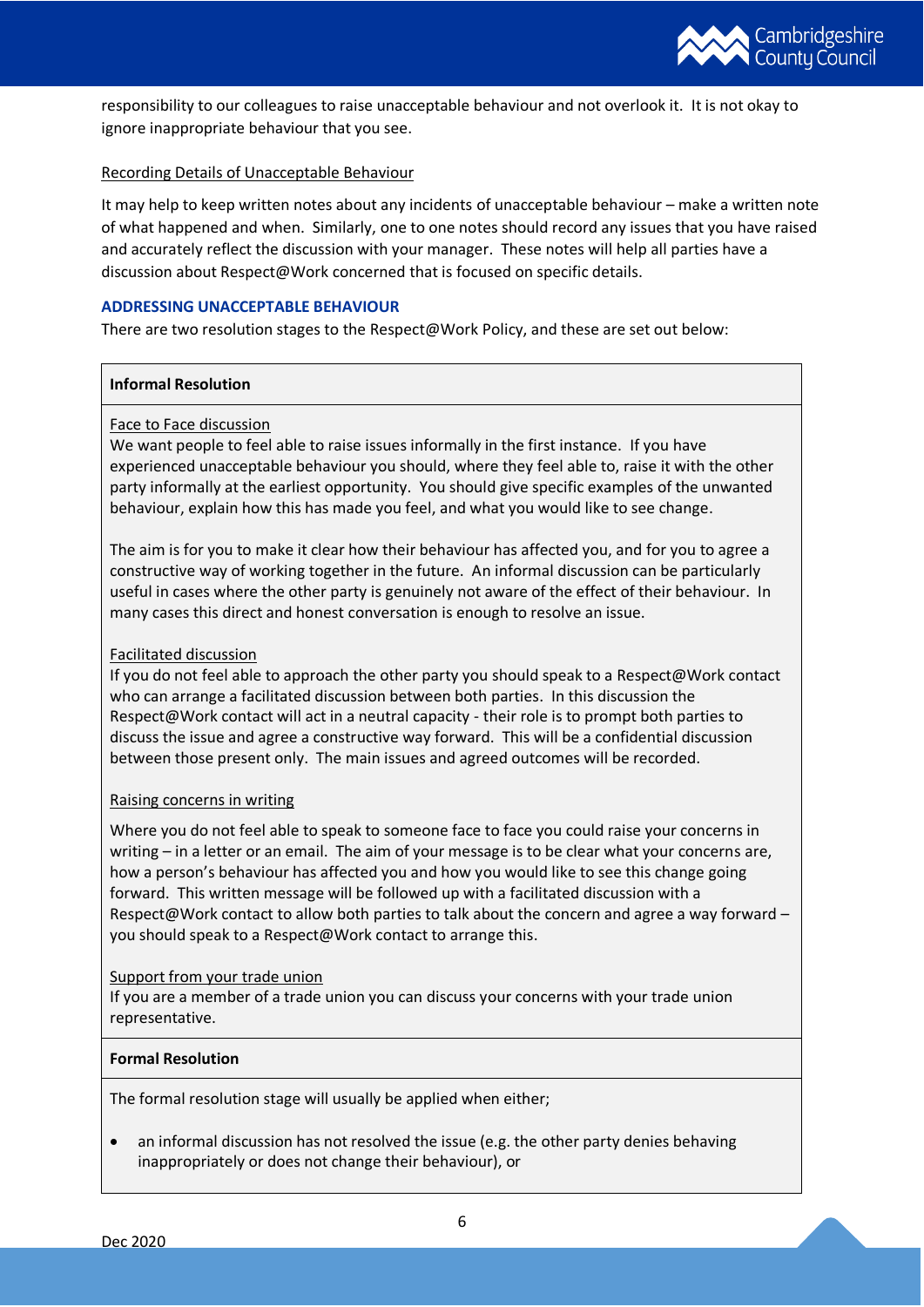

• the alleged behaviour is so serious that it warrants moving straight to a formal investigation (e.g. serious persistent bullying, incidents of discrimination). Please note the incidents of physical abuse would be dealt with as a conduct issue under the disciplinary procedure, rather than via the Respect@Work policy.

You should raise this with your Line Manager (either orally or in writing) outlining the alleged behaviour and its impact on you. If the Line Manager is the person that the allegations are centred on then you should raise the issue with their Line Manager, or if you feel that you cannot do this for any reason then you approach a Respect@Work contact.

An appropriately skilled manager from outside of the service (referred to as the Independent Manager) will be identified to carry out the investigation, supported by a member of the HR Advisory team. Employees are entitled to Trade Union representation during the formal resolution stage. Where a situation involves a group of employees the independent manager will speak to each of the people involved. All parties will be advised that if it transpires that there is evidence to suggest that inappropriate behaviour or conduct has occurred, the matter may be taken forward under the Council's disciplinary procedure.

Every effort will be made to complete the investigation as soon as possible after an issue has been raised.

# **Outcome of the investigation**

The Independent Manager will meet with both parties separately to outline the findings of the investigation and to advise what action will be taken going forward. They will then write to both parties to confirm the outcome and any actions or follow up agreed. Where an investigation involves a group of people the Independent Manager will address the behaviour of each individual separately.

| <b>Evidence of inappropriate</b><br>behaviour                      | If the Independent Manager concludes there is evidence to<br>suggest inappropriate behaviour has occurred and that this<br>behaviour would normally be in breach of the Council's Code of<br>Conduct or Disciplinary Rules, they will advise both parties that<br>the process will then be taken forward under the Disciplinary<br>Procedure.                                                                                                                                                                                                                          |
|--------------------------------------------------------------------|------------------------------------------------------------------------------------------------------------------------------------------------------------------------------------------------------------------------------------------------------------------------------------------------------------------------------------------------------------------------------------------------------------------------------------------------------------------------------------------------------------------------------------------------------------------------|
|                                                                    | The Independent Manager will set out the specific allegations in<br>writing and invite the employee to a further meeting where they<br>have the right to be accompanied by a colleague or trade union<br>representative and will be given every opportunity to answer the<br>allegations made. Once this process is concluded and any<br>additional witnesses have been spoken to, the Independent<br>Manager will take a view on whether the matter should be<br>referred to a Disciplinary Hearing. Full details of the Disciplinary<br>Procedure can be found here. |
| No evidence of inappropriate<br>behaviour                          | If no evidence is found of inappropriate conduct the<br>Independent Manager will explain this finding and the rationale<br>for coming to this conclusion.                                                                                                                                                                                                                                                                                                                                                                                                              |
| Inappropriate conduct<br>requiring action short of<br>disciplinary | If evidence of inappropriate conduct is found where the<br>behaviour needs to change but disciplinary action is not<br>considered to be appropriate, the Independent Manager will<br>issue a Management Instruction setting out any expectations<br>about anything that needs to change. This will be monitored by                                                                                                                                                                                                                                                     |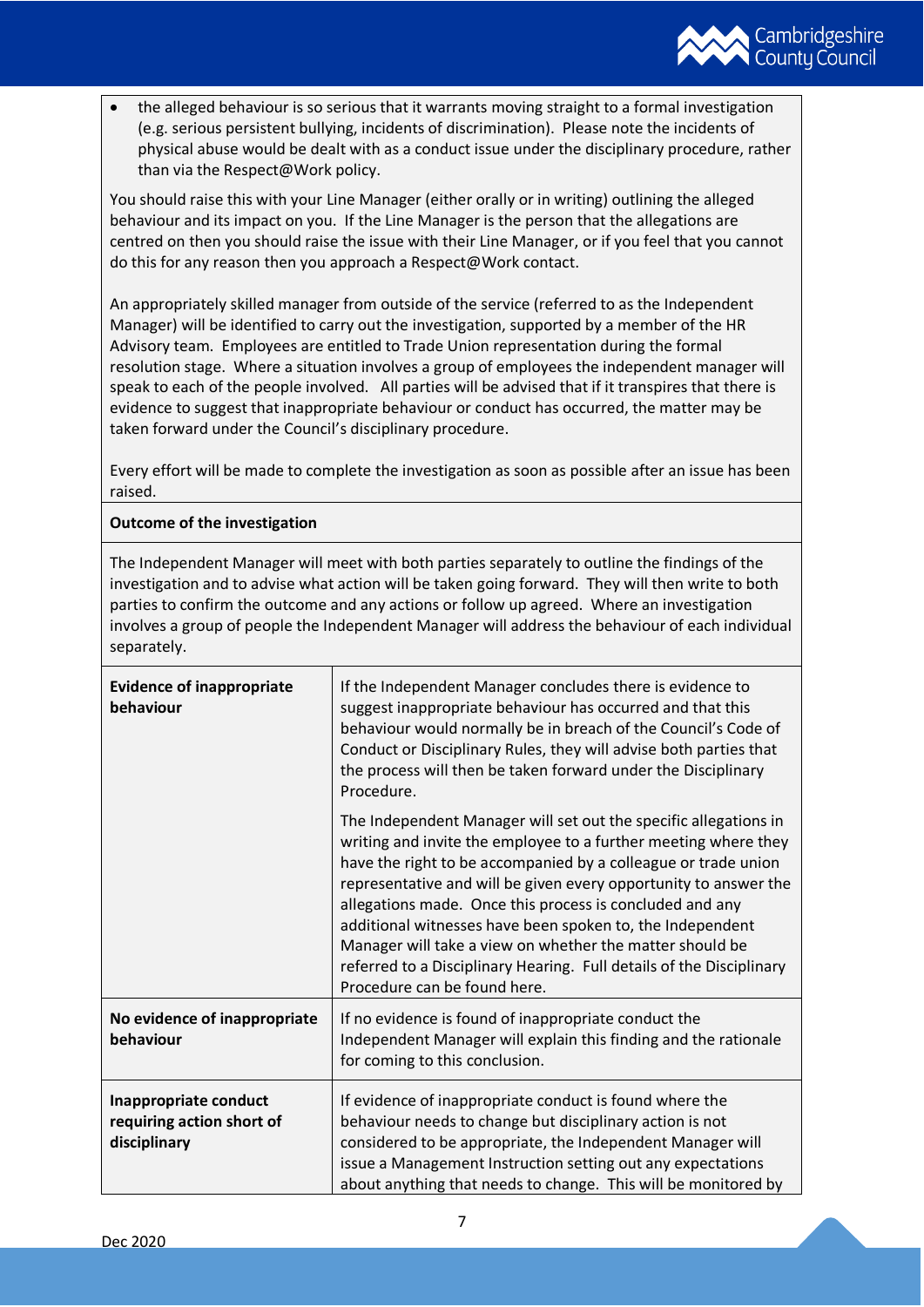

|                                             | their line manager going forward to ensure that the issue does<br>not recur. Any further incidences of inappropriate behaviour are<br>likely to lead to disciplinary action. |
|---------------------------------------------|------------------------------------------------------------------------------------------------------------------------------------------------------------------------------|
| Failure to commit to change<br>of behaviour | If the individual will not agree or commit to a change of<br>behaviour then this will automatically be taken forward under<br>the Disciplinary Procedure.                    |

## **Follow up actions**

In all cases the Independent Manager will discuss and agree actions to move forwards, which may include arranging for mediation to help restore the working relationship. The investigation may also have highlighted training needs for one or both parties. In this case a training plan will be put in place to support the employee(s) to obtain the skills that they need.

## **MEDIATION**

Mediation can be very effective when dealing with incidents of bullying and harassment. Mediation is undertaken voluntarily with both parties agreeing to participate. It is particularly useful where there are issues with a working relationship. A trained mediator will facilitate discussions and guide the participants to reach an agreed way forward e.g. to agree more productive and appropriate ways of working together in the future. Mediation can only be successful where both parties are genuinely willing to engage with the process. Either party may suggest that mediation is undertaken at any stage in the process. Where both parties agree to engage in mediation they should contact HR Advisory to arrange this.

## **APPEAL**

The employee who raised a Respect@Work concern has a right to appeal the outcome of the formal investigation within 10 working days of receiving the outcome in writing. The purpose of the appeal is to determine whether the formal resolution stage was followed correctly, and whether the outcome was reasonable in all of the circumstances.

The appeal must be made in writing and be addressed to the Assistant Director, HR Services, who will appoint an appropriate person to conduct the appeal meeting. The appeal will usually be heard by a Director from another Directorate. The Director will be supported by a member of the HR Advisory Team. The appeal must clearly state the grounds for the appeal.

Both parties may be represented by a Trade Union Representative in the appeal meeting. The decision of the appeal is final.

If the Respect@Work investigation has resulted in disciplinary action being taken the employee will have the right to challenge the outcome through the disciplinary process.

#### **LINKS TO OTHER POLICIES**

Managers have a responsibility to address issues consistently and fairly by applying the appropriate procedure e.g. the Disciplinary Procedure or the Improving Performance Procedure. You may have concerns about how another procedure is being applied. These types of concerns will generally be considered as part of the procedure being applied.

However there may be situations where you consider that another procedure is being applied to you in a targeted or inconsistent way e.g. the Disciplinary Procedure/Improving Performance Procedure is not being applied consistently to other employees in your team behaving or performing in a similar way.

You should raise your concerns with the Investigating Manager (for disciplinary issues) or Lead Manager (for performance issues). This manager will seek advice from the Head of HR Advisory or their HR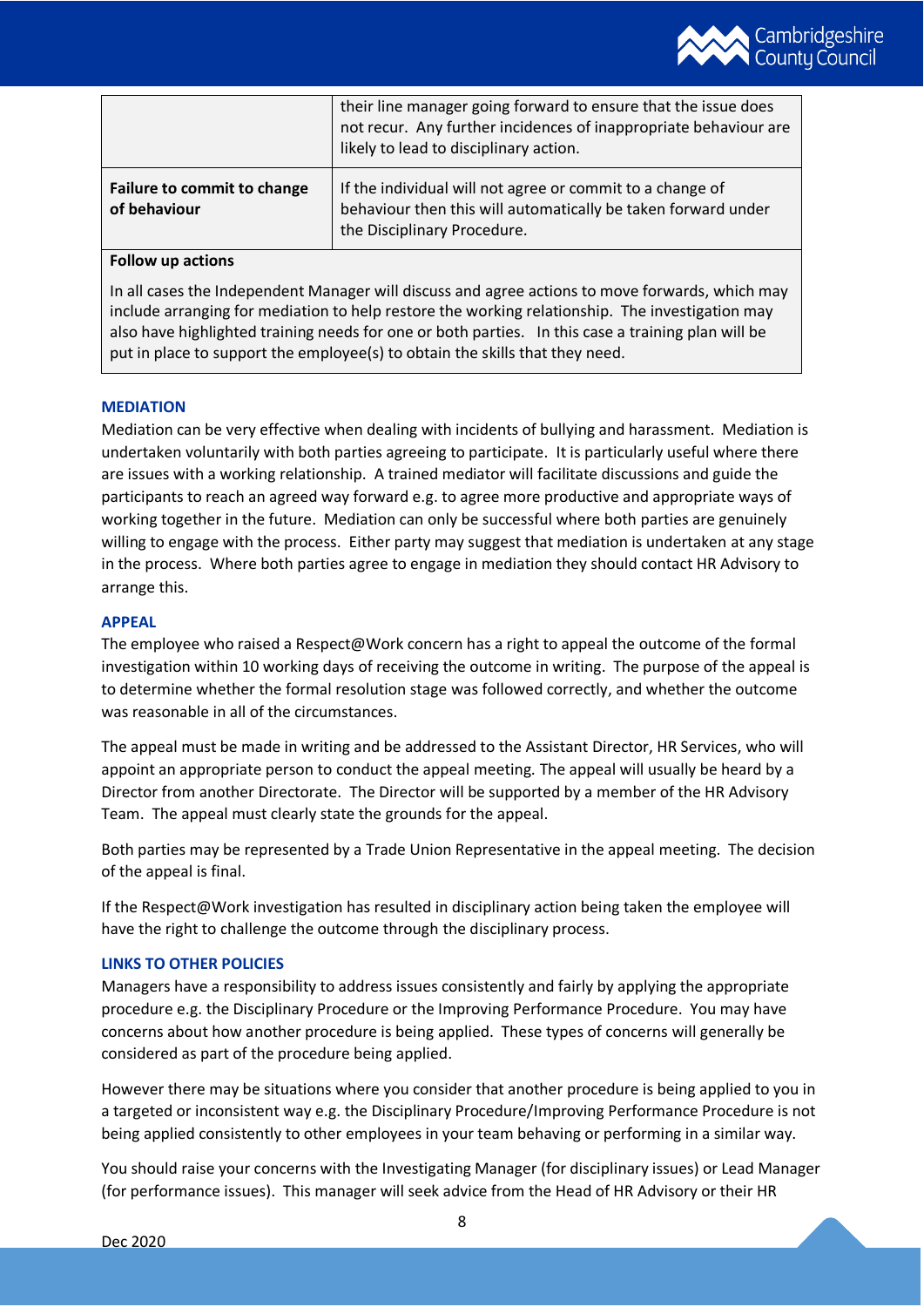

Business Partner. The manager will determine whether it would be appropriate to address concerns via the procedure being applied. Alternatively a decision may be taken to suspend a procedure and address concerns via the Respect@Work Policy.

**Elected Members** – The Council has a protocol on Member/Officer relations which is designed to provide a guide to good working relations between Members and officers, to define their respective roles and provide some principles governing conduct. This document can be found here: [Council Constitution -](https://www.cambridgeshire.gov.uk/council/meetings-and-decisions/council-constitution) [Cambridgeshire County Council](https://www.cambridgeshire.gov.uk/council/meetings-and-decisions/council-constitution)

This sets out in section 12.2 that if an officer is unhappy with the conduct or behaviour of a Councillor they should seek to resolve the matter by appropriate discussion and involvement of their Executive Director or Director. In the event that matters remain unresolved they should inform the Monitoring Officer who will consider what action should be taken, and when necessary, the Chief Executive will arbitrate on the interpretation of this Protocol following consultation with the Monitoring Officer.

If a council employee feels that they are being unfairly treated by an Elected Member, they should speak to their line manager in the first instance to make them aware. The Line Manager will then consider whether it is a matter that they can address informally with the Elected Member, or whether this is something that needs to be referred to the relevant Director or Executive Director to address. If, following this process the employee does not feel the matter has been satisfactorily resolved they should contact the Monitoring Officer (Director of Law & Governance) or Chief Executive.

**External Contacts such as the Public, Customers, Partner organisations - The employer has a** responsibility to act where an employee of the council feels that they are being subjected to unacceptable behaviour or conduct from a member of the public, a customer or service user, or an employee of a partner organisation. Where an employee has experienced inappropriate conduct or behaviour they should make this known to their Line Manager who will take responsibility for action to address these concerns formally or informally, depending upon the nature of them.

If the matter relates to a serious concern of violence or aggression the procedure here should be followed: [Procedure for reporting Violence and Aggression.docx \(sharepoint.com\).](https://cccandpcc.sharepoint.com/:w:/r/sites/CCCHealthSafety/_layouts/15/Doc.aspx?sourcedoc=%7B3A63D264-1ADA-42BA-8567-E8FCF6212C36%7D&file=Procedure%20for%20reporting%20Violence%20and%20Aggression.docx&action=default&mobileredirect=true)

If it does not relate to violence or aggression but is more aligned with inappropriate conduct or behaviour, the Line Manager should talk to their HR Advisor for advice on specific measures to take.

Please note that the sources of support set out on Pages 4-5 above from our Respect@Work Contacts, Trade Unions, Equality & Diversity Network and the Employee Assistance Programme are available throughout these processes.

#### **EMPLOYEES LEAVING THE ORGANISATION**

An employee may raise a concern just before leaving the Council. Wherever possible we will apply this procedure in full. Where this is not possible in the time available the approach taken will be adapted to ensure we give reasonable consideration to the issue before the employee leaves our employment. An employee may raise concerns via an exit questionnaire or an exit interview. Issues that have been highlighted will be addressed even if the employee is no longer in employment where the concerns raised may have implications for other employees.

#### **FEEDBACK AND MONITORING**

If you want to give feedback on any aspect of the Respect@Work policy please email [RespectatWork@Cambridgeshire.gov.uk.](mailto:RespectatWork@Cambridgeshire.gov.uk)

We will use our employee survey and other sources of employee feedback to monitor whether employees in our organisation are experiencing unacceptable behaviour, bullying or harassment. We will monitor the number of informal and formal cases that occur (where they are reported to HR), and